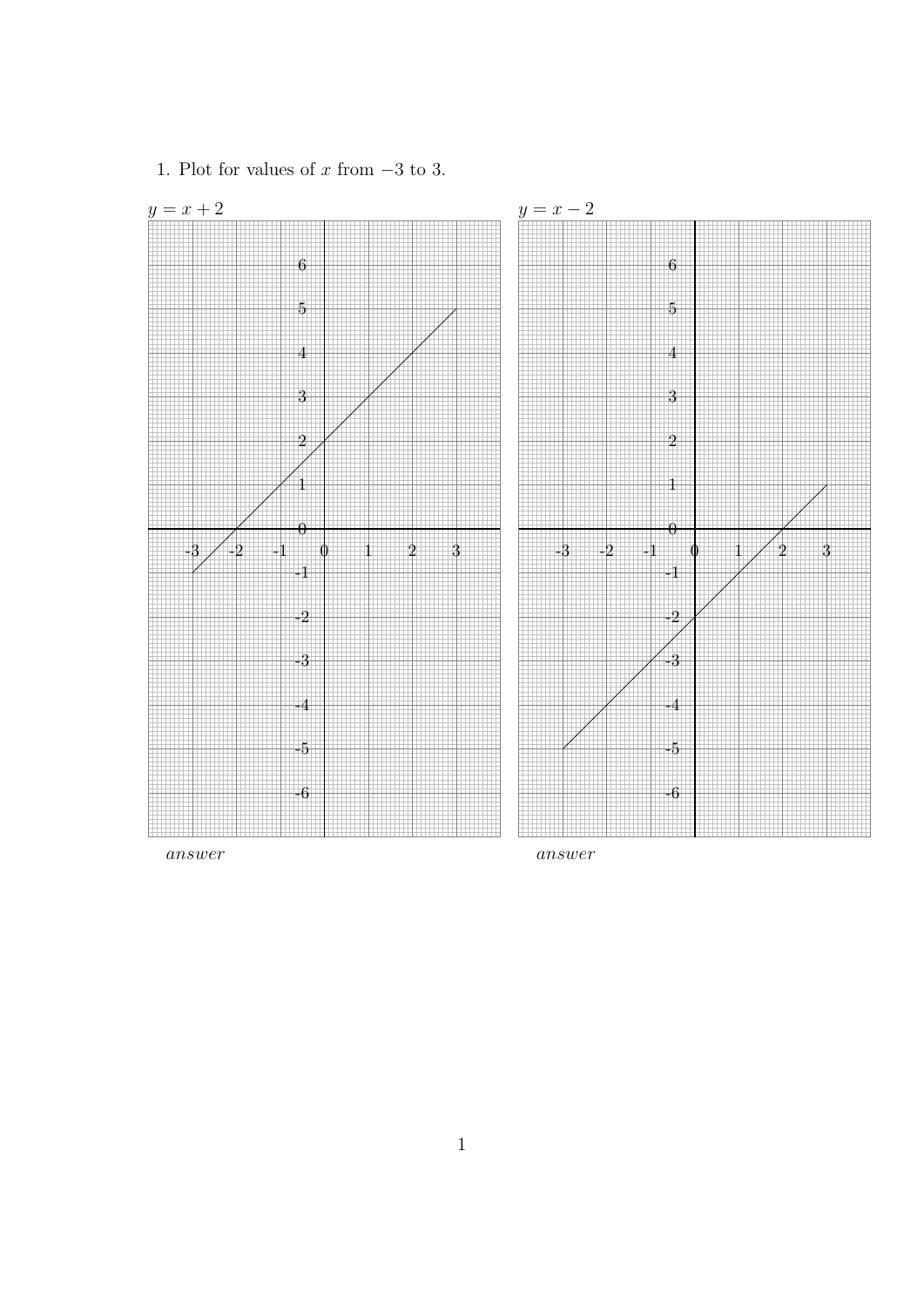

2. Plot for values of  $x$  from  $-3$  to 3.

answer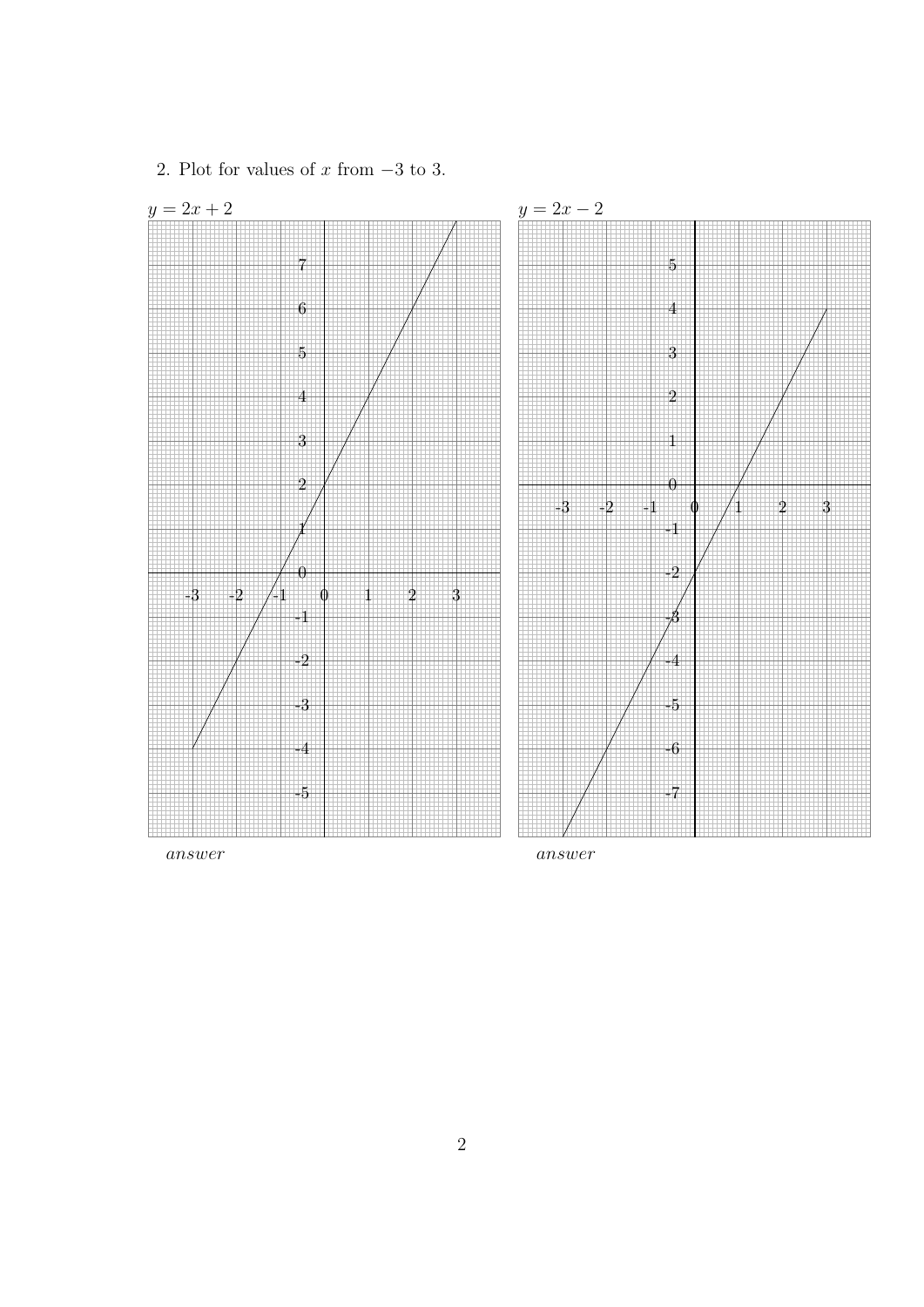

3. Plot for values of  $x$  from  $-3$  to 3.

answer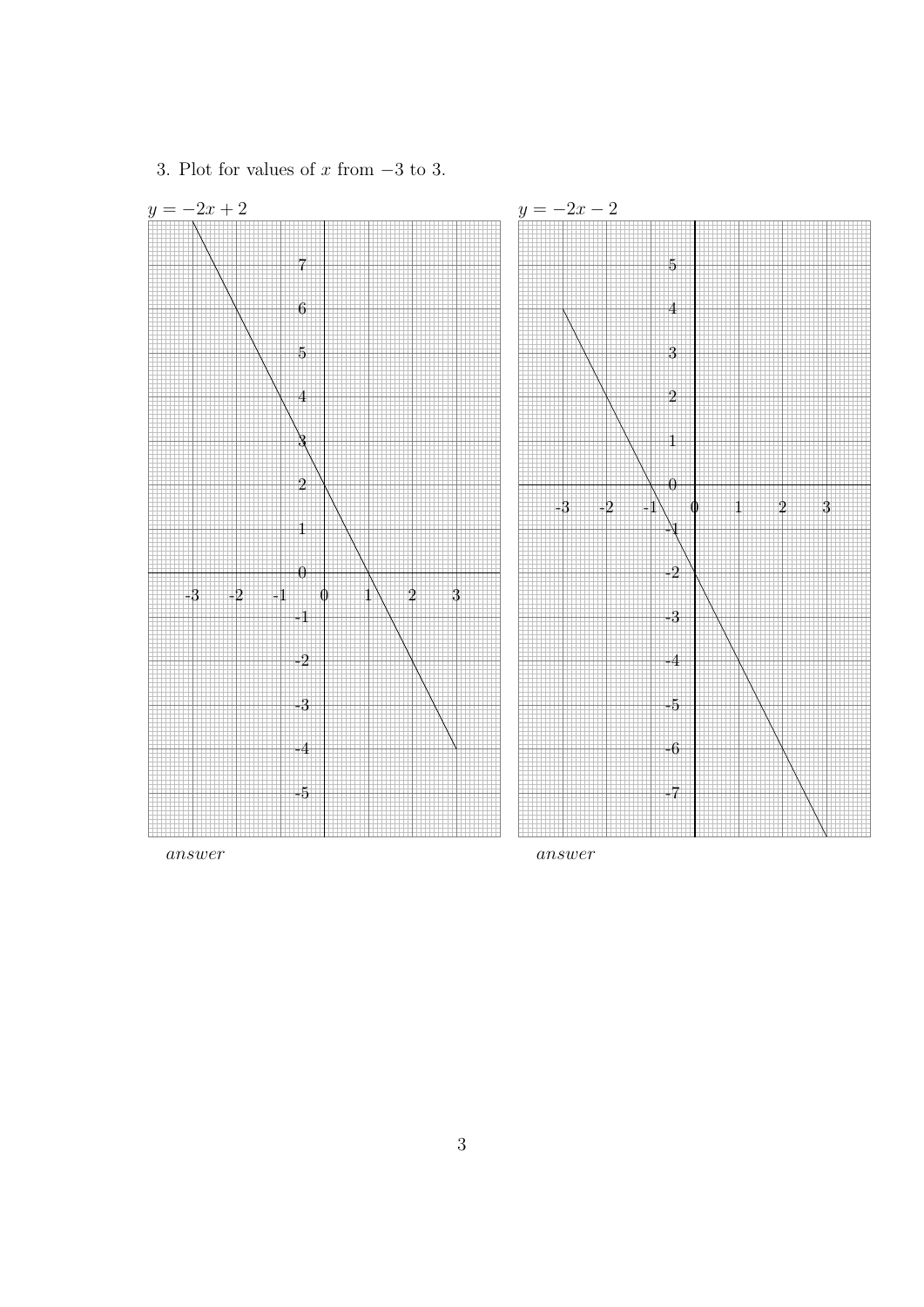

4. Plot for values of x from  $-30$  to 30.

answer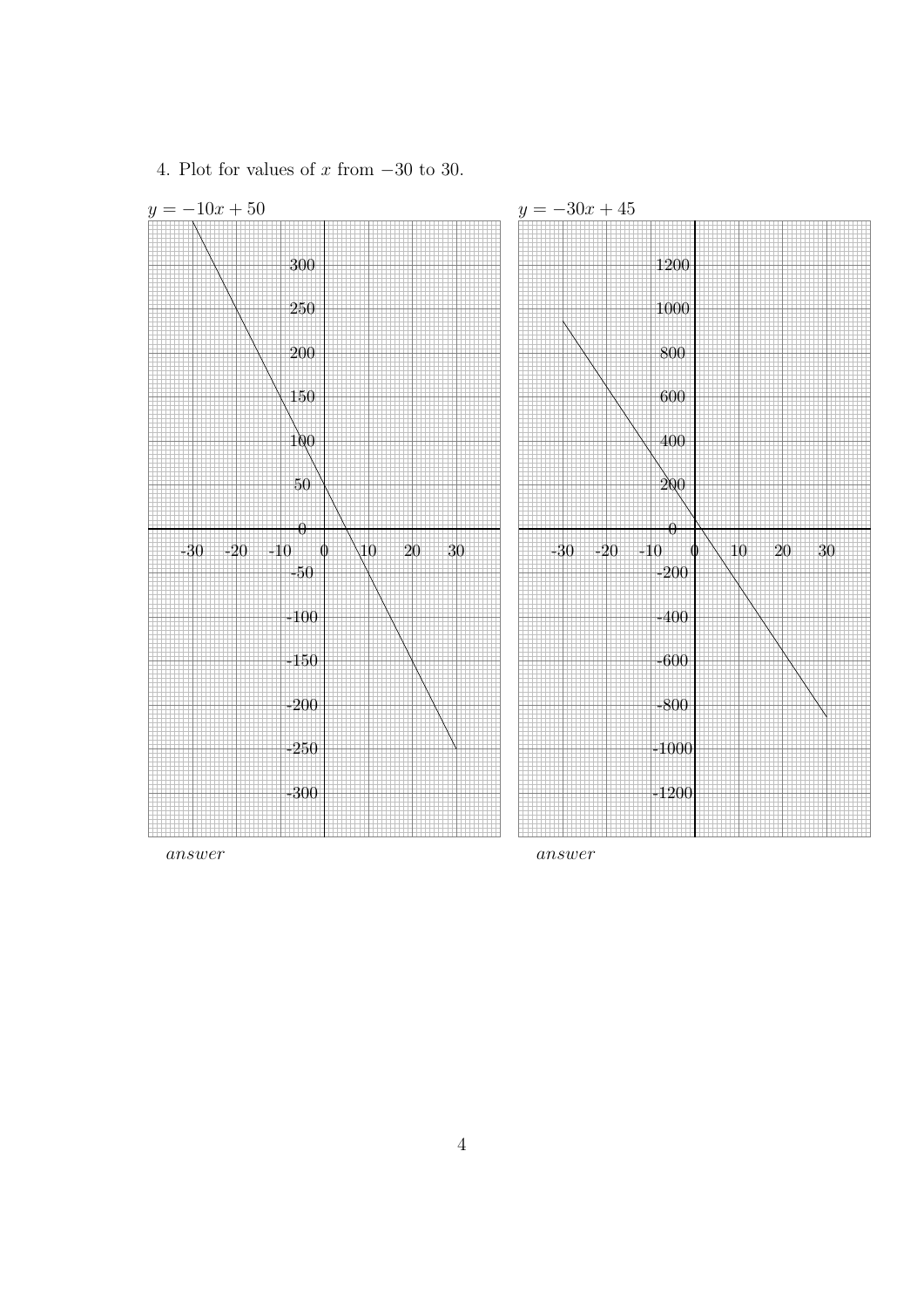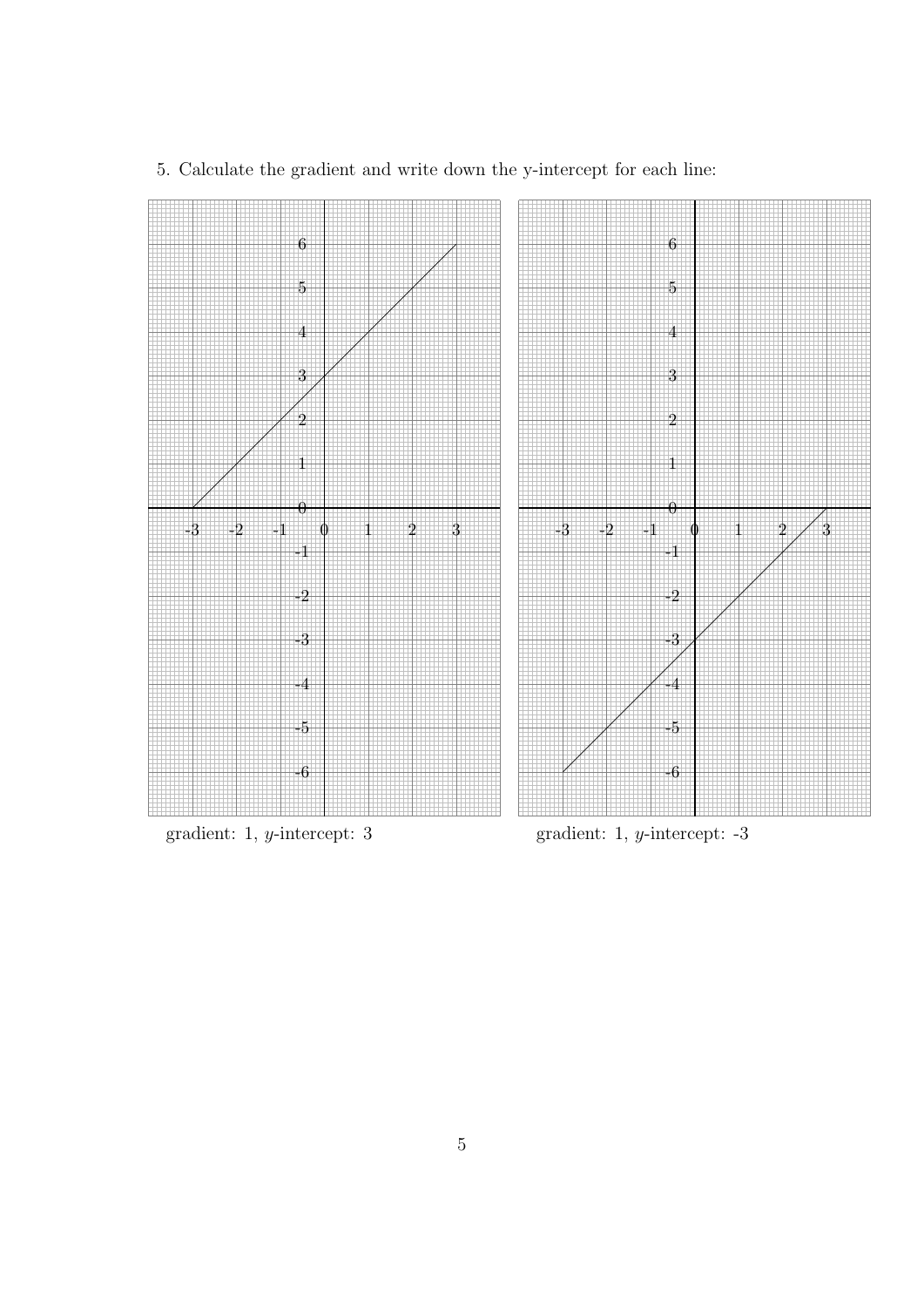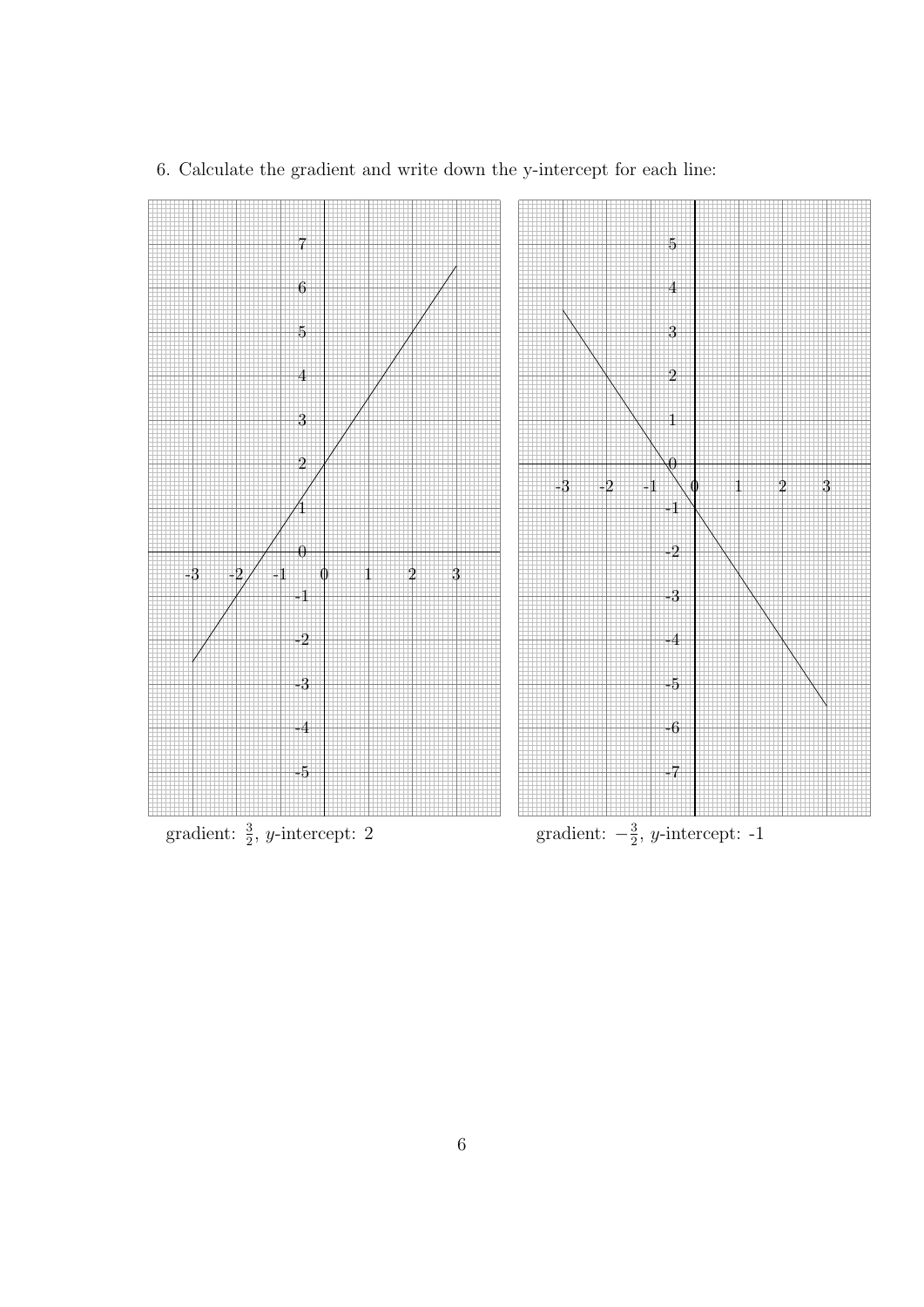